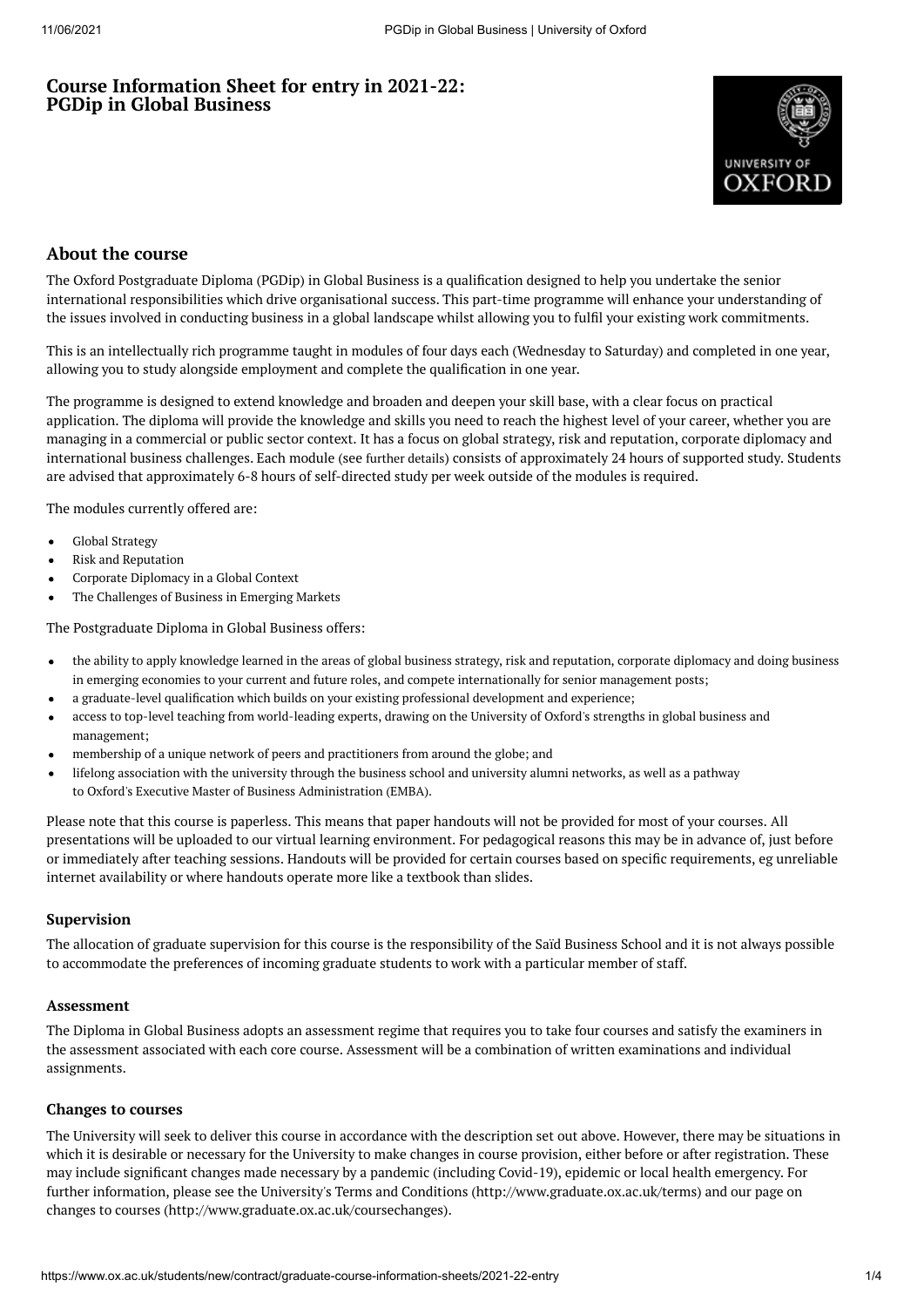# **Expected length of course**

|                                    | <b>Part Time Only</b> |
|------------------------------------|-----------------------|
| <b>Expected length</b>   12 months |                       |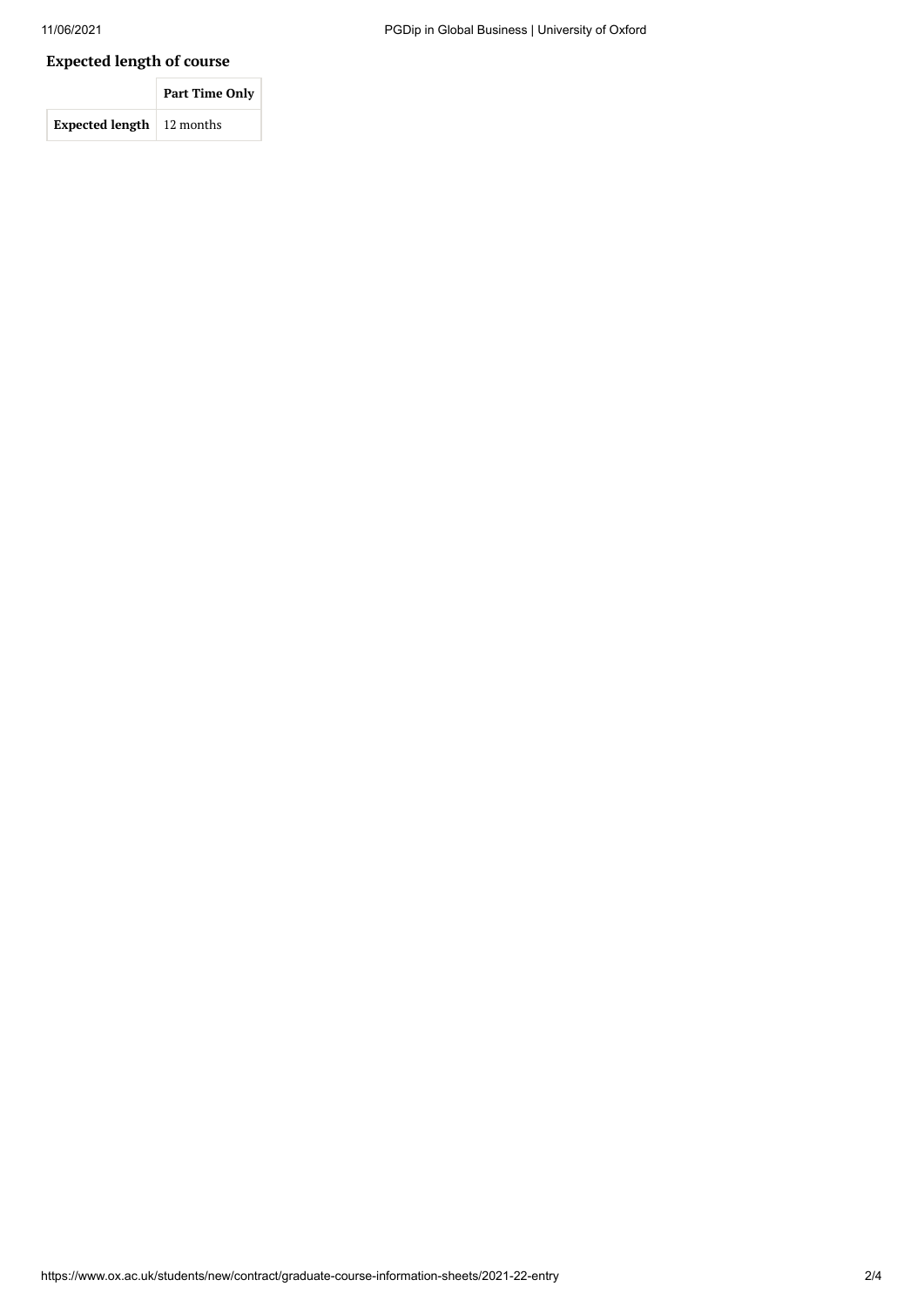### **Costs**

#### **Total course fees for entry in January 2022**

| Fee status                                                       | <b>Total Course fees</b> |
|------------------------------------------------------------------|--------------------------|
| Home (UK, Republic of Ireland,<br>Channel Islands & Isle of Man) | £27,581                  |
| Overseas (including EU)                                          | £27,581                  |

Course fees cover your teaching as well as other academic services and facilities provided to support your studies. Unless specified in the additional cost information (below), course fees do not cover your accommodation, residential costs or other living costs. They also don't cover any additional costs and charges that are outlined in the additional cost information.

#### **Deposits**

If your application is successful, you will be asked to pay a deposit against your course fees at the application stage as a condition of your offer. The deposit amount and date by which payment must be made are shown below.

| Fee status                      | <b>Amount of deposit</b> | Date by which deposit must be paid            |
|---------------------------------|--------------------------|-----------------------------------------------|
| Home/ROI<br>(including Islands) | £4,137                   | 30 days from the date on initial offer letter |
| Overseas                        | £4,137                   |                                               |

The department's website provides further [information](https://www.sbs.ox.ac.uk/programmes/degrees/dgb/how-apply) about deposits for this course.

#### **Additional cost information**

As part of your course requirements, you will need to choose a final project topic. Depending on your choice of topic and the research required to complete it, you may incur additional expenses, such as travel expenses, research expenses, and field trips. You will need to meet these additional costs, although you may be able to apply for small grants from your department to help you cover some of these expenses. Please note that this course requires that you are taught in Oxford, and you will need to incur travel and accommodation costs to attend the course if you do not live in the Oxford area.